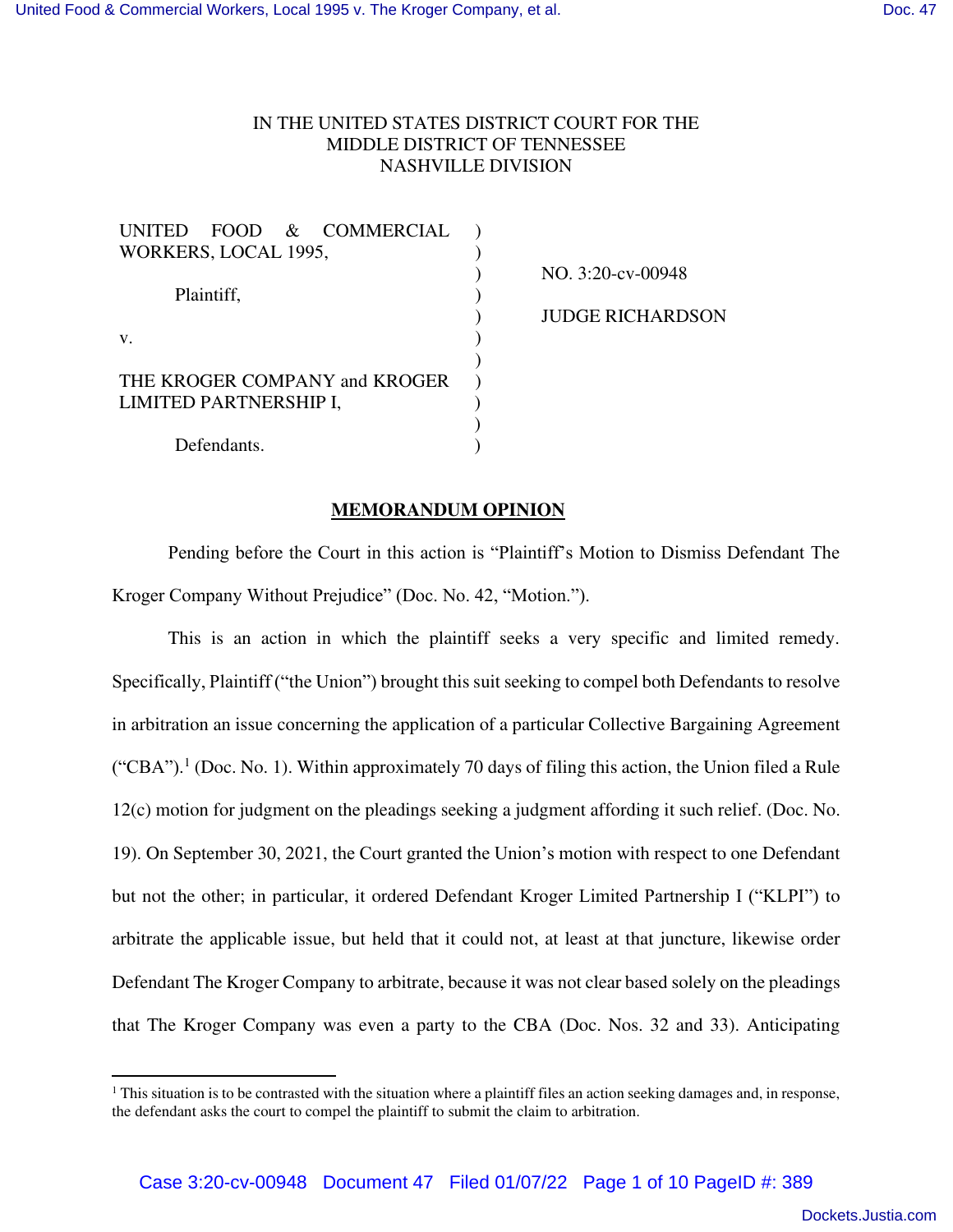disagreement between the parties as to how this entire case should proceed in light of the Court's finding that final judgment should be granted against one Defendant but not (at least at that time) the other Defendant, the Court wrote in its Order:

Before entering judgment against KLPI, the Court seeks the parties' input as to how this case should proceed in light of this split resolution. Thus, by October 15, 2021, the parties shall file a joint notice (or, if necessary in light of an inability to agree, separate respective notices) as to whether KLPI should be ordered to arbitration without The Kroger Company, or whether a determination in this lawsuit of whether The Kroger Company is a party to the CBA (and thus should be sent to arbitration along with KLPI) should be resolved before KLPI is sent to arbitration.

(Doc. No. 33 at 1-2). In response to this dictate, after obtaining a short extension of the October

15 deadline, the parties (helpfully) filed a timely Joint Notice (Doc. No. 37). As to Plaintiff's

position on the question(s) raised by the Court, the Joint Notice advised, in pertinent part:

 Plaintiff United Food & Commercial Workers, Local 1995 intends to move this Court for an order severing its claims against Defendant The Kroger Company and dismissing such claims without prejudice, in accordance with Rule 21 of the Federal Rules of Civil Procedure (or any other applicable Rules). Once such an order is issued, then Plaintiff will move for entry of judgment against Defendant Kroger Limited Partnership I ("KLP I"). If this Court is not inclined to issue an order dismissing Defendant The Kroger Company without prejudice, and will only entertain an order dismissing such claims with prejudice, then Plaintiff intends to take appropriate discovery to support a motion for summary judgment of its claims against Defendant The Kroger Company.

(*Id.* at 1). And the Joint Notice stated Defendants' position on such question(s), in pertinent part,

as follows:

The Court should resolve The Kroger Co.'s obligation to arbitrate before ordering KLP I to arbitrate, unless Plaintiff dismisses The Kroger Co. with prejudice. This would require a case management order setting deadlines for discovery, depositions, motions, and trial on the issue of whether The Kroger Co. is signatory to the bargaining agreement and obligated, along with KLP I, to arbitrate the grievance.

(*Id.* at 2).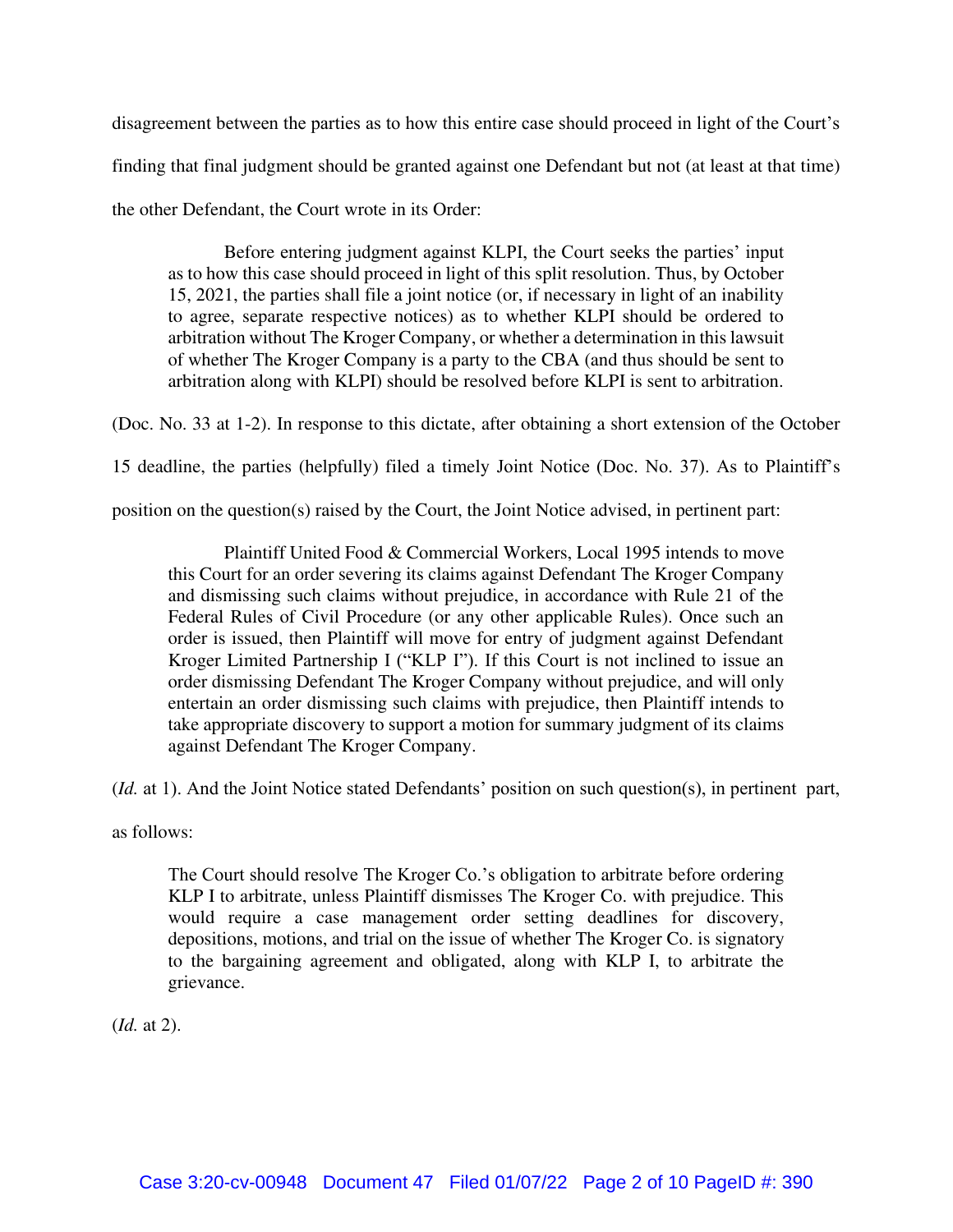As foretold in the Joint Notice, on November 18, 2021, Plaintiff moved (via the Motion) for dismissal of The Kroger Company without prejudice, pursuant to Federal Rule of Civil Procedure 21. Plaintiff was sufficiently clear that its request for dismissal was entirely dependent on the dismissal being without prejudice, and the Court therefore has construed the Motion (as it believes it is properly authorized to do) as one seeking either dismissal without prejudice, or no dismissal at all—which is to say that (given the Court's view of the Motion as all-or-nothing in that sense) to grant the Motion means to dismiss The Kroger Company without prejudice, and to deny the Motion means not to dismiss The Kroger Company at all.

 Defendants, not surprisingly or inappropriately, have declined to suggest the alternative of dismissal *with* prejudice. Like Plaintiff, and now the Court, Defendants view the decision for the Court as whether to order that The Kroger Company be dismissed without prejudice or not be dismissed at all.<sup>2</sup>

The Court pauses to address the significance of this decision. The significance turns on the precise nature of the distinction between a dismissal "with prejudice" and a dismissal "without prejudice," a distinction that judges and lawyers tend (in the undersigned's view) to assume they fully grasp but rarely actually fully articulate. The Court will take care to articulate that distinction here, so that it is clear that the Court understands precisely the stakes here.

. . . Rule 41. . . in discussing the effect of voluntary dismissal by the plaintiff, makes clear that an "adjudication upon the merits" is the opposite of a "dismissal without prejudice":

"Unless otherwise stated in the notice of dismissal or stipulation, the dismissal is without prejudice, except that a notice of dismissal operates as an adjudication upon the merits when filed by a plaintiff who has once dismissed in any court of the United States or of any state an action based on or including the same claim."

<sup>2</sup> To the extent that Rule 21 would allow the Court "on its own" to dismiss The Kroger Company *with prejudice* based on the view that it would be "just" to do so, Fed. R. Civ. P. 21, the Court declines to consider exercising such discretion to do so.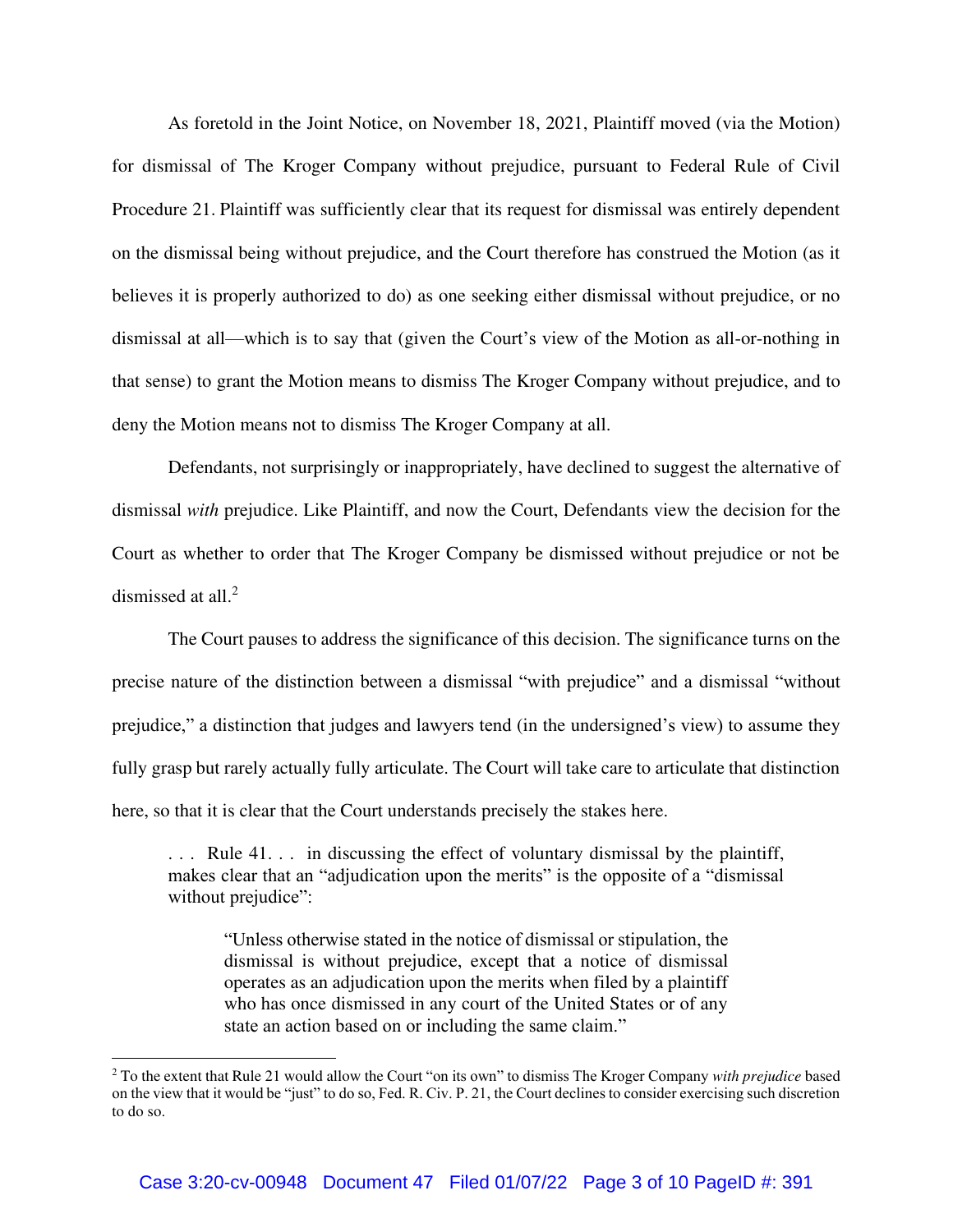*See also* 18 Wright & Miller § 4435, at 329, n. 4 ("Both parts of Rule 41 ... use the phrase 'without prejudice' as a contrast to adjudication on the merits"); 9 *id.,* § 2373, at 396, n. 4 (" '[W]ith prejudice' is an acceptable form of shorthand for 'an adjudication upon the merits' "). *See also Goddard* [v. Security Title Ins. & Guarantee Co.*,* 14 Cal.2d, 47, 54, 92 P.2d, 804, 808 (1939) (stating that a dismissal "with prejudice" evinces "[t]he intention of the court to make [the dismissal] on the merits"). The primary meaning of "dismissal without prejudice," we think, is dismissal without barring the plaintiff from returning later, to the same court, with the same underlying claim. That will also ordinarily (though not always) have the consequence of not barring the claim from *other* courts, but its primary meaning relates to the dismissing court itself. Thus, Black's Law Dictionary (7th ed.1999) defines "dismissed without prejudice" as "removed from the court's docket in such a way that the plaintiff may refile the same suit on the same claim," *id.,* at 482, 92 P.2d 804, and defines "dismissal without prejudice" as "[a] dismissal that does not bar the plaintiff from refiling the lawsuit within the applicable limitations period," *ibid.*

*Semtek Int'l Inc. v. Lockheed Martin Corp.*, 531 U.S. 497, 505–06 (2001).

*Semtek* was referring to dismissal pursuant to Rule 41, rather than Rule 21, of the Federal Rules of Civil Procedure. However, the Court perceives no reason why it should construe (or why the parties would have understood) the concepts of "with prejudice" and "without prejudice" any differently in the context of Rule 21. Indeed, *Semtek* merely expresses what the Court perceives to be the widely understood—if not always actually articulated—meaning of these two terms. *See Arangure v. Whitaker*, 911 F.3d 333, 347 (6th Cir. 2018) ("[A] judgment dismissing a case 'without prejudice' is not truly 'final.' Generally speaking, a dismissal 'without prejudice' means 'a dismissal without barring the plaintiff from returning later, to the same court, with the same underlying claim.' (quoting *Semtek*, 531 U.S at 505)); *see also* Restatement (Second) of Judgments § 20(1)(b). Such a judgment does not permanently foreclose a litigant from trying again, so it is not sufficiently 'final' to be given res judicata effect." *Id*. (brackets and one set of internal quotation marks omitted)).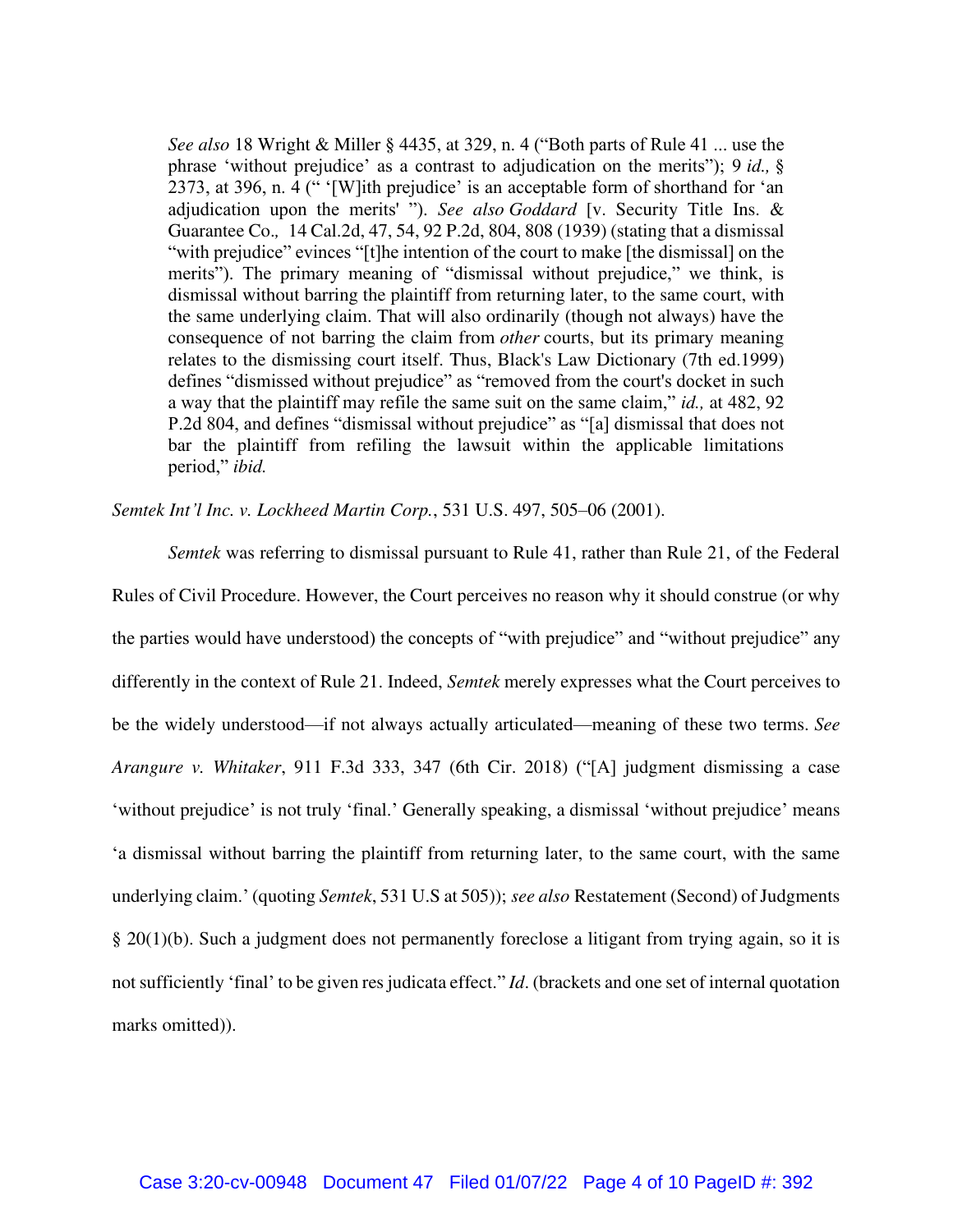The upshot is that in the context of Rule 21 (like Rule 41), "[d]ismissals without prejudice generally are not judgments on the merits for claim preclusion purposes." *Wheeler v. Dayton Police Dep't*, 807 F.3d 764, 767 (6th Cir. 2015). By contrast, "dismissals with prejudice generally are judgments on the merits that bar plaintiffs from refiling their claims in the court that dismissed them." *Id.* at 766. Or to put it only slightly differently, generally a "[d]ismissal without prejudice is a dismissal that does not operat[e] as an adjudication upon the merits, and thus does not have a res judicata effect," *Cooter & Gell v. Hartmarx Corp.*, 496 U.S. 384, 396 (1990) (internal quotation marks and citation omitted), the way a dismissal with prejudice (like any adjudication deemed "on the merits") generally does.<sup>3</sup> This all likely comes as no surprise to the parties but is worth specifically articulating.

As noted above, the option of dismissal with prejudice is not even on the table here, and the Court herein has described the option of dismissal with prejudice only to place in context Plaintiff's contrasting requested relief of dismissal without prejudice. The question is whether to dismiss The Kroger Company without prejudice or not dismiss it at all.

Rule 21 authorizes the Court to drop a party to an action "on just terms." Fed. R. Civ. P. 21. The applicable "term" here is that the dismissal of The Kroger Company would be without prejudice, and so the question is whether dismissal without prejudice would be "just." As the above discussion makes clear, if there is a dismissal without prejudice, Plaintiff would generally (subject to any applicable statute of limitations) be able to file suit again against The Kroger Company, at least in this Court. So the question devolves to whether this possibility is just.

<sup>3</sup> On the other hand, the Court in *Semtek* noted a more recent (as of the time of that decision) trend for courts to recognize that not every adjudication deemed "on the merits" would necessarily be afforded claim-preclusive effect.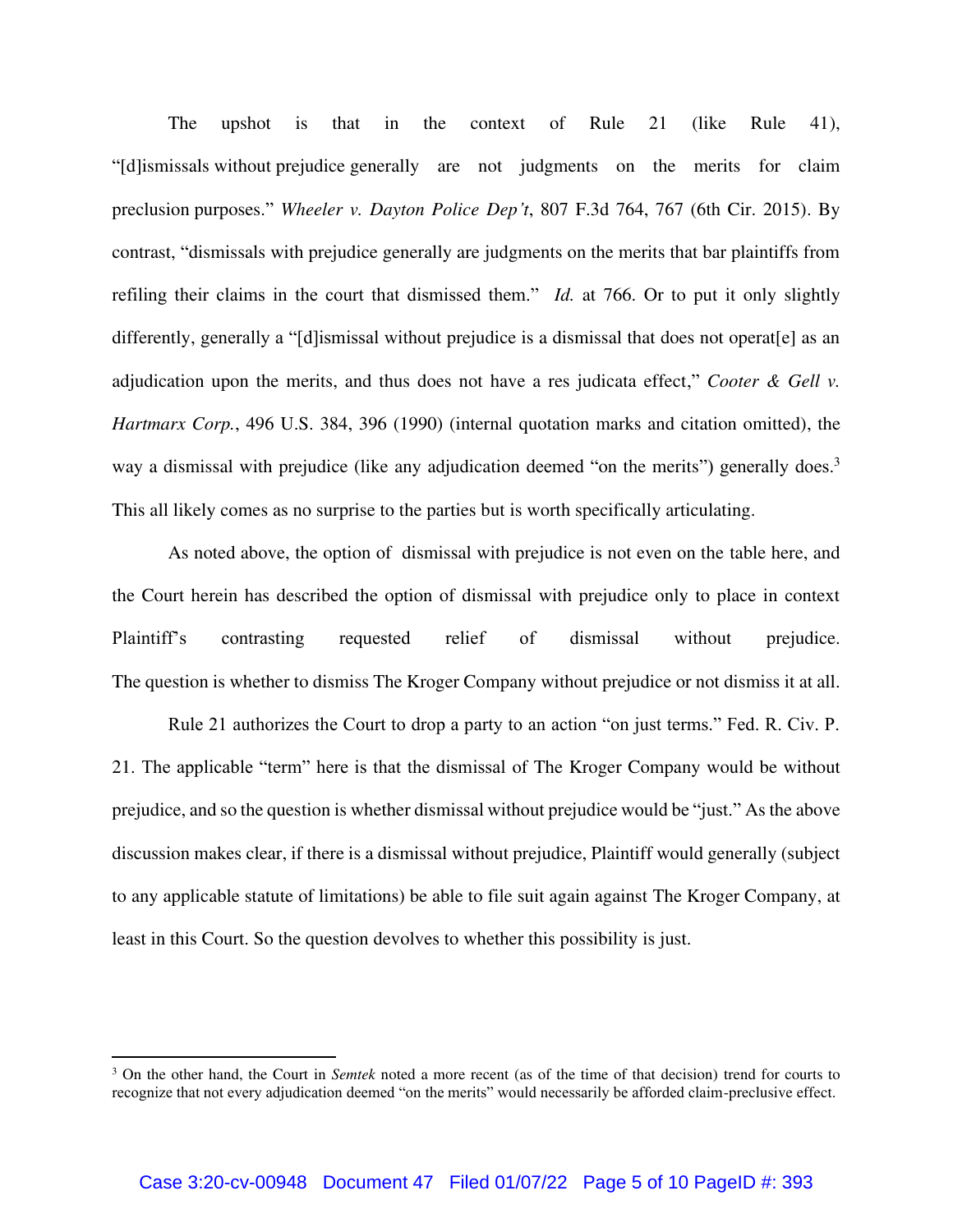Guidance for answering that question is provided by *Grover by Grover v. Eli Lilly & Co.*, 33 F.3d 716, 718 (6th Cir. 1994). There the court addressed how a court should decide whether to grant a plaintiff's request for dismissal without prejudice of an entire action under Rule  $41(a)(2)$ ; the guidance, however, plainly appears applicable to a request to dismiss a party (as opposed to an entire action) without prejudice under Rule 21.<sup>4</sup> In *Grover*, the Sixth Circuit noted that "[t]he primary purpose of . . . the requirement of court approval [for the plaintiff's requested dismissal without prejudice] is to protect the nonmovant from unfair treatment." 33 F.3d at 718. And, not surprisingly, the court essentially equated "unfair treatment" with "plain legal prejudice" *Id.* The existence of plain legal prejudice is key to the non-movant's position; without it, a court's denial of the movant's request for dismissal without prejudice under Rule 41(a)(2) generally would not be an abuse of discretion. *Id.*<sup>5</sup> And the court noted that in considering whether a dismissal without prejudice would result in plain legal prejudice to the nonmovant,<sup>6</sup> "a court should consider such factors as the defendant's effort and expense of preparation for trial, excessive delay and lack of diligence on the part of the plaintiff in prosecuting the action, insufficient explanation for the need

<sup>&</sup>lt;sup>4</sup> This is true in part due to the similarity of the language of the two rules. Rule 21 allows for the dropping of a party "on just terms," while Rule 41(a)(2) allows dismissal of an entire action upon such "terms that the court considers" proper." Just as the question under Rule 41(a)(2) is whether dismissal of the entire action without prejudice would be "proper," the very similar question under Rule 21 is whether the dropping of the applicable party would be "just." Moreover, in *Grover* the Sixth Circuit noted that "[t]he primary purpose of the rule [41(a)(2)] in interposing the requirement of court approval is to protect the nonmovant from unfair treatment." 33 F.3d at 718.

<sup>&</sup>lt;sup>5</sup> The Court does not draw from this a binding rule that a dismissal without prejudice under Rule 21 generally cannot be an abuse of discretion absent plain legal prejudice to the non-movant. But what it can and does draw is the principle that the Court has wide discretion, under Rule 21 as under Rule  $41(a)(2)$ , to grant dismissal without prejudice absent plain legal prejudice to the non-movant. And the Court is inclined to exercise such discretion to grant a Rule 21 motion without plain legal prejudice because the Court believes that absent such prejudice, a plaintiff should not be forced to persist at a particular time with its claim(s) against a particular defendant if it has ceased to desire to pursue such claim(s) in the pending action due to changed circumstances.

<sup>&</sup>lt;sup>6</sup> Here, there are two non-movants, one being the Defendant (The Kroger Company) that would be dismissed without prejudice, and the other the Defendant that remains in the case (and is currently facing the prospect of entry of final judgment against it based on the Court's decision on Plaintiff's motion for judgment on the pleadings). The Court understands that the question is whether plain legal prejudice would be suffered by *either* Defendant. But Defendants do not really assert any prejudice to KLPI separate from the alleged prejudice to The Kroger Company.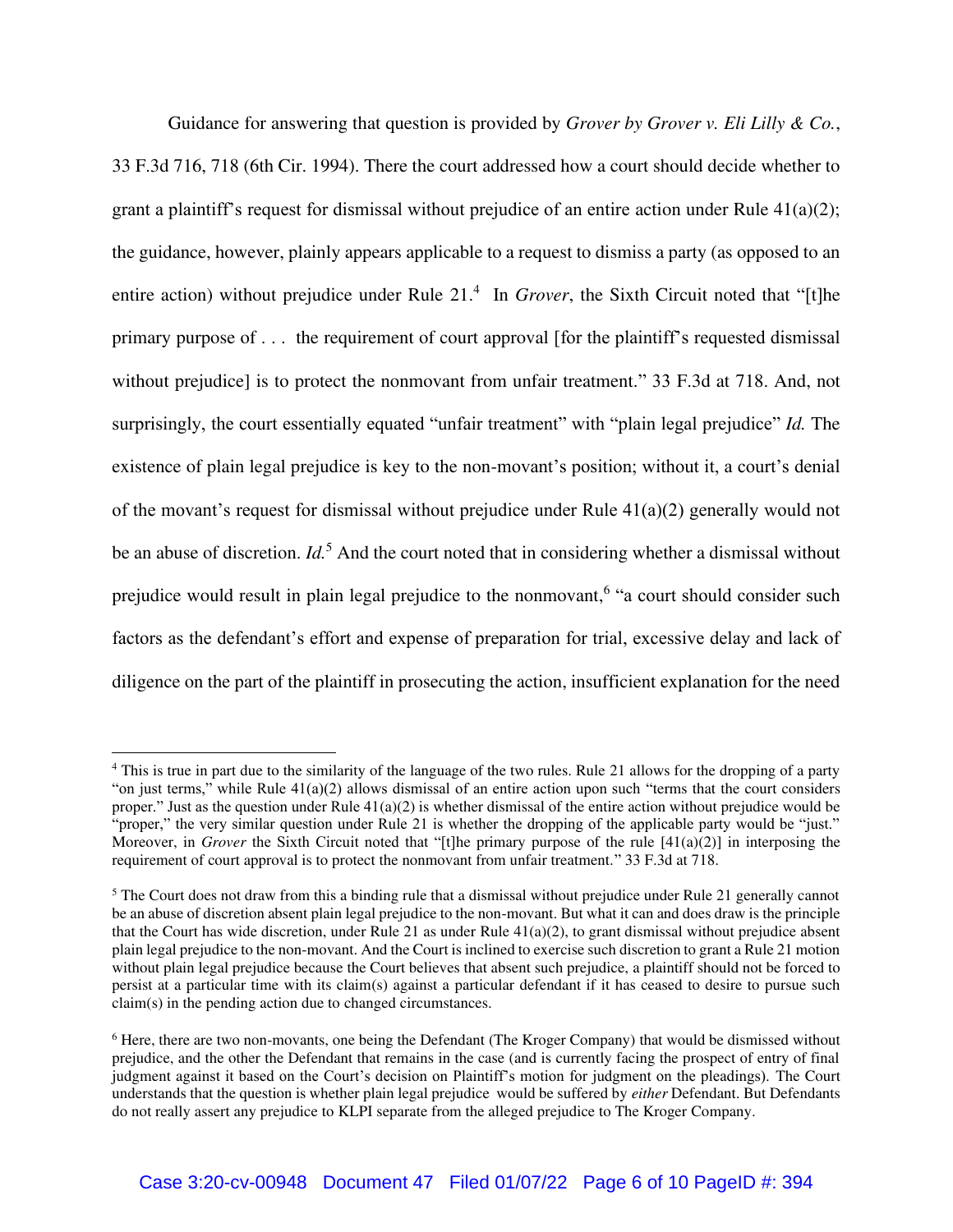to take a dismissal, and whether a motion for summary judgment has been filed by the defendant." *Id.* 

As Plaintiff notes in its reply in support of the Motion, (Doc. No. 46 at 1-2), Defendants do not address these factors when assessing whether they would suffer plain legal prejudice. Instead, Defendants merely downplay the importance of these factors and assert plain legal prejudice on the grounds that: (i) The Kroger Company "should know whether it needs to participate with [KLPI] in an arbitration," and a dismissal without prejudice would prevent it from knowing that; and (ii) a dismissal without prejudice "would create the possibility of a later second arbitration on the same issue and the possibility of inconsistent results." (Doc. No. 45 at 2). But there are three problems with Defendants' position.

First, Defendants cite no authority for the proposition that these alleged grounds reflect plain legal prejudice. Second, as to the first ground, it amounts to a complaint that The Kroger Company needs to know whether Plaintiff would prevail on Plaintiff's current claim against it (since, after all, Plaintiff's claim against The Kroger Company is precisely that The Kroger Company should participate in the arbitration). But the Court blindly cannot accept that "plain legal prejudice" can be based on a purported need to know whether the plaintiff would prevail on its claim(s) were it forced (contrary to its wishes) to persist in its claim(s) against a non-movant in the pending action; if it could be so based, then "plain legal error" could be found every time a defendant claims that it needs to stay in the lawsuit (together with its co-defendant(s)) to "know" whether the plaintiff would prevail against it were it to persist in the claim against that defendant. And Defendants' terse argument does not give the Court any reason to accept this argument. Finally, as to Defendants' second asserted ground of "plain legal prejudice," it is based on the possibility that there would in fact be a second arbitration (*i.e.*, a second arbitration involving The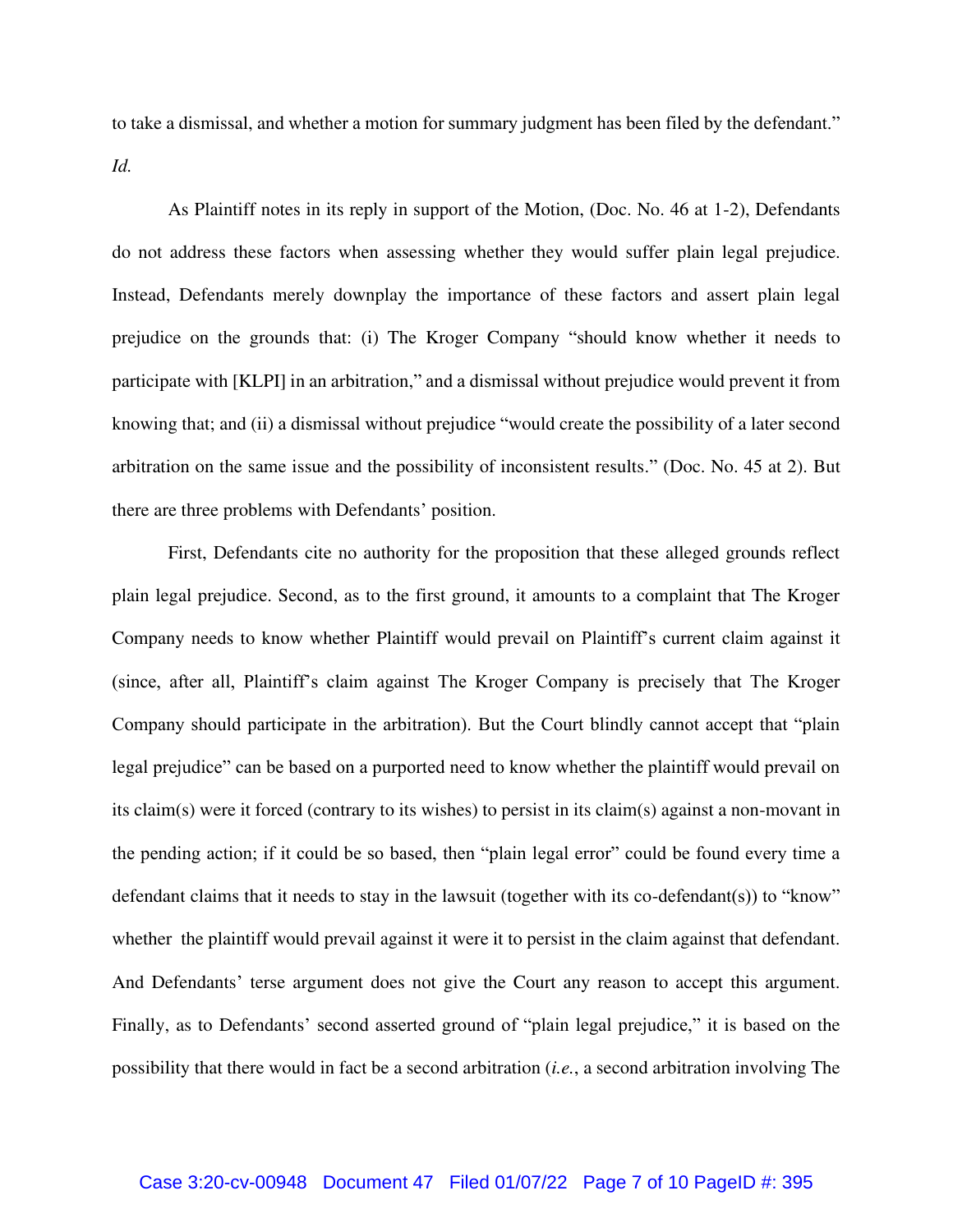Kroger Company), but there would be a second arbitration involving The Kroger Company only if Plaintiff filed another lawsuit seeking to compel The Kroger Company into arbitration *and*  Plaintiff succeeded in that second lawsuit. These potentialities are merely speculative; indeed, The Kroger Company's own position is that Plaintiff's success in a refiled lawsuit is extremely speculative.<sup>7</sup> (Doc. No. 25 at 5-6) ("KLP1 and its Nashville Division is the legal entity which is the party to the labor agreement with Plaintiff UFCW 1995, and is a subsidiary of The Kroger Co. The Kroger Co. has denied that it is party to the labor contract with UFCW Local 1995, and will demonstrate that it is not during discovery, and if necessary, trial.").

Defendants also argue that "the delay involved in leaving open the possibility of a second arbitration and inconsistent results is contrary to the federal labor policy which favors of prompt resolution of labor disputes." (Doc. No. 45 at 4 (citing *DelCostello v. Teamsters*, 462 U.S. 151, 168-169 (1983))). Defendants' statement of federal policy here is accurate, but it does not address or implicate *plain legal prejudice* to The Kroger Company; if a particular dismissal without prejudice would run counter to this policy, that does not mean that it would inflict plain legal prejudice upon the party dismissed. And in any event, dismissal of The Kroger Company without prejudice in fact does not necessarily run counter to the federal policy favoring prompt resolution of labor disputes. As Plaintiff aptly notes, it

is seeking to resolve this matter promptly by proceeding to arbitration at this time, but it cannot do so unless the Court enters final judgment requiring KLPI to proceed to arbitration. The Union, therefore, is seeking the dismissal of The Kroger Company without prejudice, rather than more than a year of additional litigation.

<sup>7</sup> In fairness to Defendants, their second asserted ground of plain legal prejudice is not based on "the *mere* prospect of a second lawsuit", which *Grover* made clear does not establish plain legal prejudice. 33 F.3d at 718 (emphasis added). After all, Defendants rely not just on the prospect of a second lawsuit, but rather on what would happen if The Kroger Company *lost* that lawsuit (and thus had to go to a second arbitration). On the other hand, this principle from *Grover* indirectly supports the notion that the Court, in assessing any asserted grounds of plain legal prejudice based in part on the prospect of a second lawsuit, should keep in mind that the second lawsuit is not certain, but merely prospective.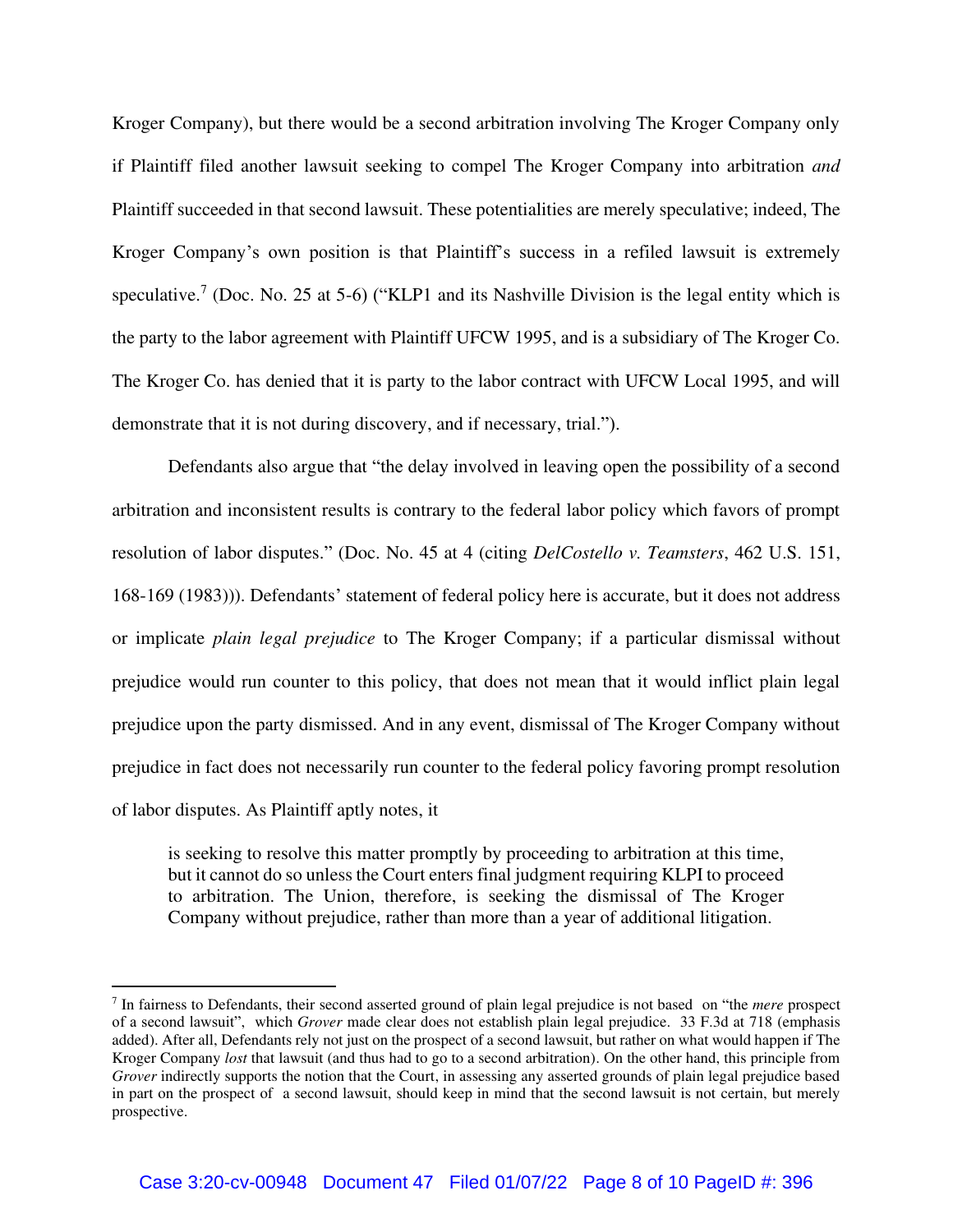(Doc. No. 46 at 2). In other words, granting the Motion would result in this matter going promptly to arbitration (against KLPI), or to an appeal to the Sixth Circuit by KLPI, whereas a denial would not. So granting the Motion would speed up the resolution of Plaintiff's dispute with KLPI. It also would speed up the resolution of Plaintiff's dispute with The Kroger Company, unless Plaintiff were later to refile its claim against The Kroger Company in a second lawsuit; but again, it is mere speculation at this point that Plaintiff would do so.

 Finally, the Court turns to the *Grover* factors, which the Court perceives as its primary guide in this Rule 21 context, as in the Rule  $41(a)(2)$  context, as to whether dismissal without prejudice would result in plain legal prejudice to Defendants. Plaintiff writes:

 The *Grover* factors support the Union's request to dismiss The Kroger Company without prejudice. To date, the defendants have answered the complaints and responded to the Motion for Judgment on the Pleadings, and the defendants have not undertaken significant "effort and expense of preparation for trial." The Union has efficiently prosecuted this action by promptly filing its Motion for Judgment on the Pleadings and by now seeking to dismiss The Kroger Company before the parties have begun engaging in discovery. The Union, therefore, has not engaged in "excessive delay and lack of diligence . . . in prosecuting the action." The Union has amply explained its reason for seeking The Kroger Company's dismissal, and neither defendant has filed a motion for summary judgment.

(Doc. No. 43 at 3-4) (citations omitted). The Court agrees; the *Grover* factors indicate a lack of plain legal prejudice.

 The Court concludes by noting that it does not deny that, at least under certain circumstances, it would have the discretion to deny the Motion even if it did not find plain legal prejudice. But to the extent that it would have such discretion in this case, it would decline to exercise it to deny the Motion. Defendants argue only that the Motion should be denied based on the asserted lack of plain legal prejudice, without arguing alternatively that the Court should deny the Motion even if it finds a lack of plain legal prejudice. And in any event, absent plain legal prejudice, the Court is strongly inclined to grant a plaintiff's motion to drop a party under Rule 21.